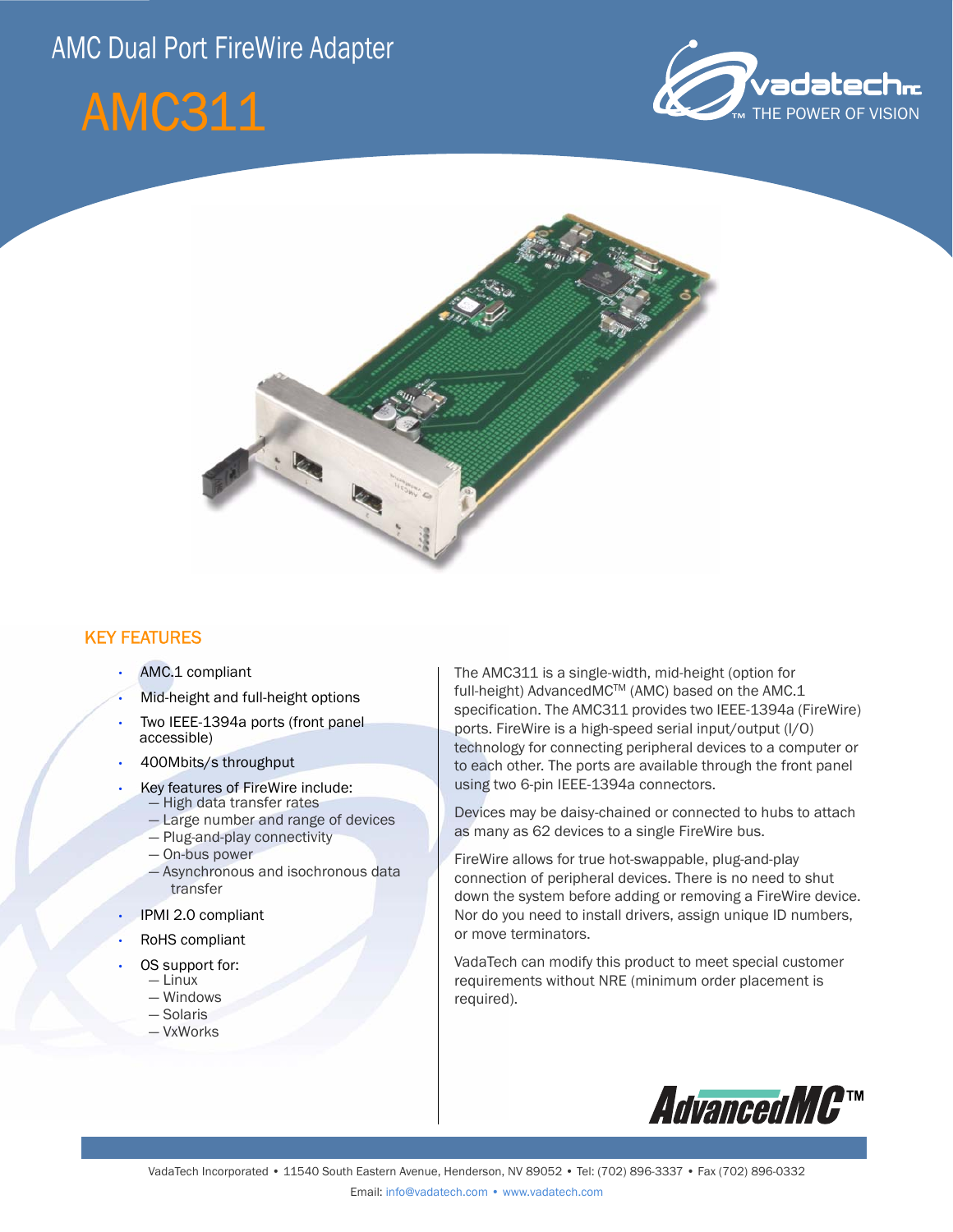# **SPECIFICATIONS**

| Architecture                |                                                                                                                                                                                                                                                                                                                                         |                                                                                         |
|-----------------------------|-----------------------------------------------------------------------------------------------------------------------------------------------------------------------------------------------------------------------------------------------------------------------------------------------------------------------------------------|-----------------------------------------------------------------------------------------|
| Physical                    | <b>Dimensions</b>                                                                                                                                                                                                                                                                                                                       | Single-Width, Mid-Height (with Full-Height option)                                      |
|                             |                                                                                                                                                                                                                                                                                                                                         | Width: 2.89 in. (73.5 mm)                                                               |
|                             |                                                                                                                                                                                                                                                                                                                                         | Depth: 7.11 in. (180.6 mm)                                                              |
| <b>Type</b>                 | <b>AMC Serial</b>                                                                                                                                                                                                                                                                                                                       | IEEE1394a (FireWire)                                                                    |
|                             | 2 Channels                                                                                                                                                                                                                                                                                                                              | 400Mbits/s throughput, Asynchronous and Isochronous transfer                            |
|                             | No. of Devices                                                                                                                                                                                                                                                                                                                          | Up to 62 devices (per port using hub)                                                   |
|                             | <b>Drivers</b>                                                                                                                                                                                                                                                                                                                          | No drivers to install, no unique ID numbers to assign or the removal of terminators     |
|                             | Connectivity                                                                                                                                                                                                                                                                                                                            | Plug-and-play                                                                           |
| <b>Standards</b>            |                                                                                                                                                                                                                                                                                                                                         |                                                                                         |
| <b>AMC</b>                  | <b>Type</b>                                                                                                                                                                                                                                                                                                                             | AMC.1                                                                                   |
| <b>Module Management</b>    | <b>IPMI</b>                                                                                                                                                                                                                                                                                                                             | <b>IPMI Version 2.0</b>                                                                 |
| PCIe                        | Lanes                                                                                                                                                                                                                                                                                                                                   | x1                                                                                      |
| Configuration               |                                                                                                                                                                                                                                                                                                                                         |                                                                                         |
| Power                       | <b>AMC311</b>                                                                                                                                                                                                                                                                                                                           | 2W, without any device attached (provides 30V to external device)                       |
| Environmental               | Temperature                                                                                                                                                                                                                                                                                                                             | Operating Temperature: 0° to 65° C (Air flow requirement is to be greater than 200 LFM) |
|                             |                                                                                                                                                                                                                                                                                                                                         | Storage Temperature: -40° to +90° C                                                     |
|                             | Vibration                                                                                                                                                                                                                                                                                                                               | 1G, 5-500Hz each axis                                                                   |
|                             | Shock                                                                                                                                                                                                                                                                                                                                   | 30Gs each axis                                                                          |
|                             | <b>Relative Humidity</b>                                                                                                                                                                                                                                                                                                                | 5 to 95 percent, non-condensing                                                         |
| <b>Front Panel</b>          | <b>Interface Connectors</b>                                                                                                                                                                                                                                                                                                             | Two 6-pin IEEE-1394a connectors, cable distances of up to 15 ft. (4.5 m)                |
|                             | <b>LEDs</b>                                                                                                                                                                                                                                                                                                                             | <b>IPMI Management Control</b>                                                          |
|                             |                                                                                                                                                                                                                                                                                                                                         | Activity, one per port                                                                  |
|                             | Mechanical                                                                                                                                                                                                                                                                                                                              | Hot Swap Ejector Handle                                                                 |
|                             | <b>Conformal Coating</b>                                                                                                                                                                                                                                                                                                                | Humiseal 1A33 Polyurethane Conformal Coating                                            |
|                             |                                                                                                                                                                                                                                                                                                                                         | Humiseal 1B31 Acrylic Conformal Coating                                                 |
| Software Support            | <b>Operating Systems</b>                                                                                                                                                                                                                                                                                                                | Linux, Windows, Solaris and VxWorks                                                     |
| Other                       |                                                                                                                                                                                                                                                                                                                                         |                                                                                         |
| <b>MTBF</b>                 | MIL Spec 217-F > 490,000 Hrs.                                                                                                                                                                                                                                                                                                           |                                                                                         |
| <b>Certifications</b>       | Designed to meet FCC, CE and UL certifications where applicable                                                                                                                                                                                                                                                                         |                                                                                         |
| <b>Standards</b>            | VadaTech is certified to both the ISO9001:2000 and AS9100B:2004 standards                                                                                                                                                                                                                                                               |                                                                                         |
| Compliance                  | <b>RoHS and NEBS</b>                                                                                                                                                                                                                                                                                                                    |                                                                                         |
| Warranty                    | Two (2) years.                                                                                                                                                                                                                                                                                                                          |                                                                                         |
| <b>Trademarks and Logos</b> | The VadaTech logo is a registered trademark of VadaTech, Inc. Other registered trademarks are the property of their<br>respective owners.AdvancedMC™ and the AdvancedTCA <sup>TM</sup> logo are trademarks of the PCI Industrial Computers<br>Manufacturers Group. All rights reserved. Specification subject to change without notice. |                                                                                         |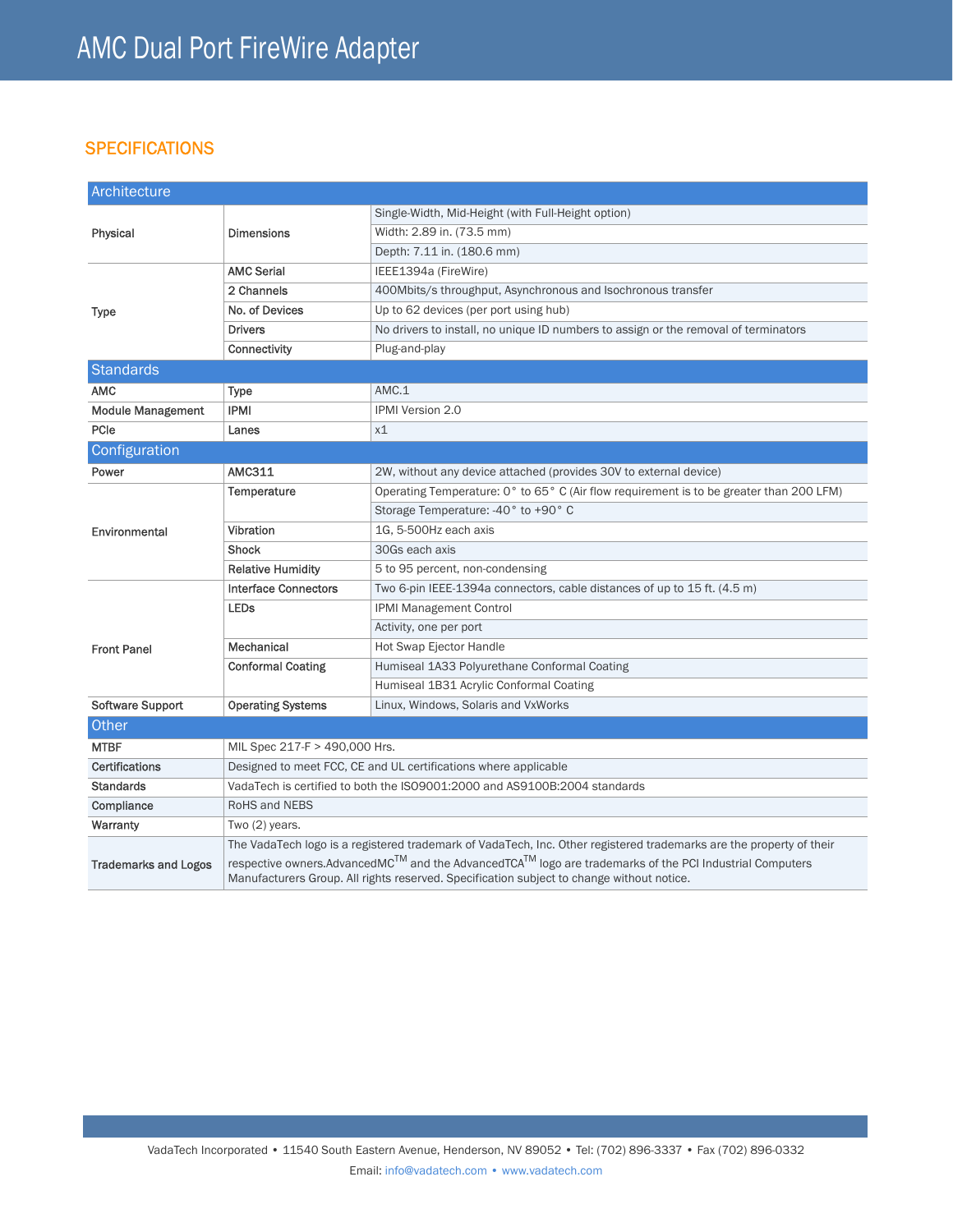

FIGURE 1. AMC311 Functional Block Diagram



FIGURE 2. AMC311 Front Panel